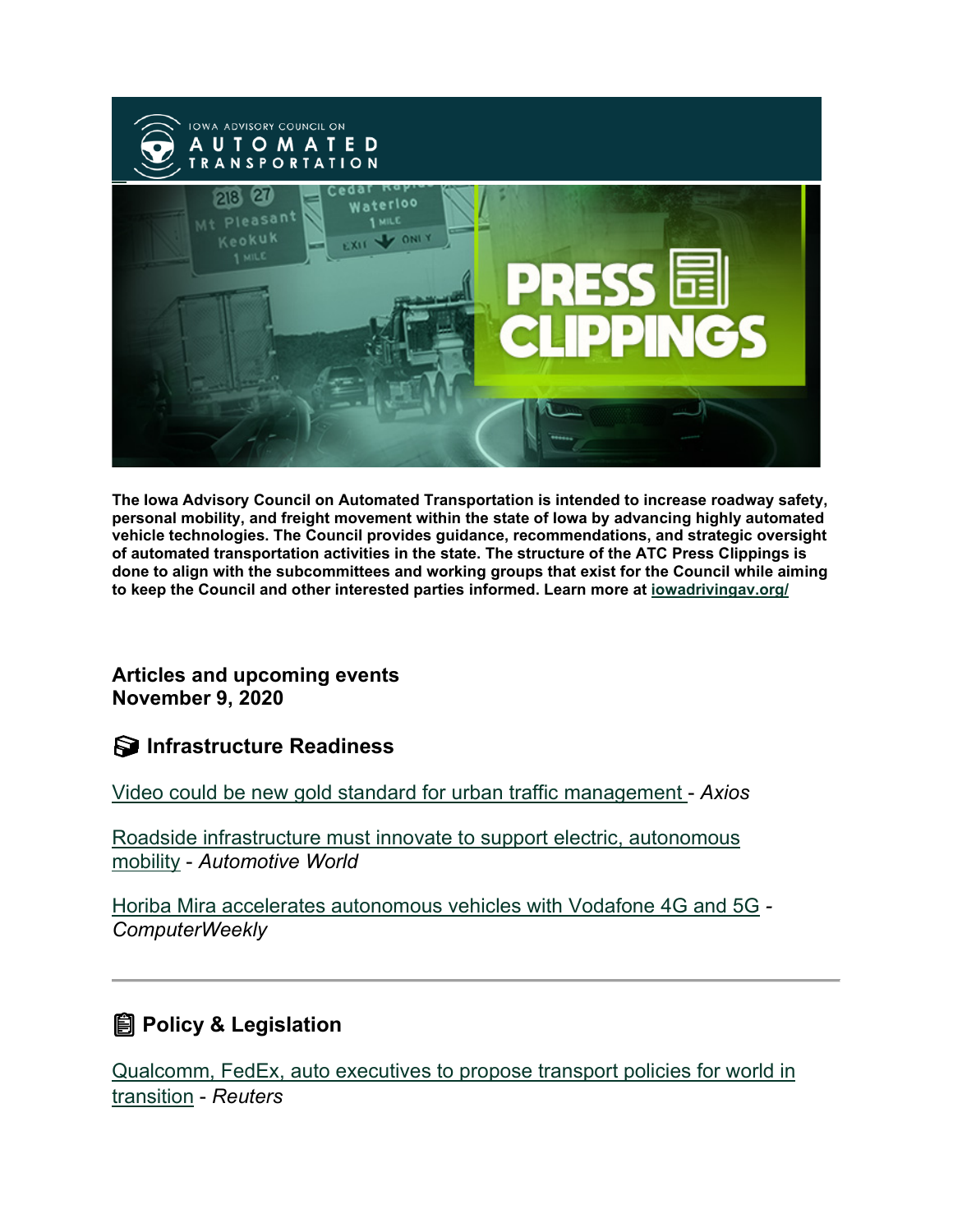[New House Bill Promotes Transportation Technologies](https://www.ttnews.com/articles/new-house-bill-promotes-transportation-technologies?utm_medium=email&utm_source=govdelivery) - *Transport Topics*

[FCC Plans November Vote to Open 5.9 GHz Spectrum](https://aashtojournal.org/2020/10/30/fcc-plans-november-vote-to-open-5-9-ghz-spectrum/?utm_medium=email&utm_source=govdelivery) *- AASHTO Journal*

### **Example 2** Economic Development

[Waymo and Daimler are teaming up to build fully driverless semi trucks](https://www.theverge.com/2020/10/27/21536048/waymo-daimler-driverless-semi-trucks-cascadia-freightliner?utm_medium=email&utm_source=govdelivery) - *The Verge*

[Outrider's \\$65 Million Fundraise Signals Strong 'Green Light' For AV](https://www.forbes.com/sites/richardbishop1/2020/10/28/65m-outrider-fundraise-signals-a-strong-green-light-for-av-trucking-overall/?sh=706889df56ec&utm_medium=email&utm_source=govdelivery)  [Trucking](https://www.forbes.com/sites/richardbishop1/2020/10/28/65m-outrider-fundraise-signals-a-strong-green-light-for-av-trucking-overall/?sh=706889df56ec&utm_medium=email&utm_source=govdelivery) - *Forbes*

[Ohio Partners with Michigan, Pennsylvania to Launch Test of Autonomous](https://drive.ohio.gov/wps/portal/gov/driveohio/about-driveohio/news-and-events/autonomous-trucks?utm_medium=email&utm_source=govdelivery)  [Trucks](https://drive.ohio.gov/wps/portal/gov/driveohio/about-driveohio/news-and-events/autonomous-trucks?utm_medium=email&utm_source=govdelivery) - *DriveOhio*

## **Public Safety & Enforcement**

[Tesla's Autopilot a 'distant second' to GM's Super Cruise system in Consumer](https://www.cnbc.com/2020/10/28/gms-super-cruise-tops-teslas-autopilot-in-consumer-reports-testing.html?utm_medium=email&utm_source=govdelivery)  [Reports](https://www.cnbc.com/2020/10/28/gms-super-cruise-tops-teslas-autopilot-in-consumer-reports-testing.html?utm_medium=email&utm_source=govdelivery) testing - *CNBC*

[Waymo pulls back the curtain on 6.1 million miles of self-driving car data in](https://www.theverge.com/2020/10/30/21538999/waymo-self-driving-car-data-miles-crashes-phoenix-google?utm_medium=email&utm_source=govdelivery)  [Phoenix](https://www.theverge.com/2020/10/30/21538999/waymo-self-driving-car-data-miles-crashes-phoenix-google?utm_medium=email&utm_source=govdelivery) - *The Verge*

[FMCSA Plans Information Collection on Automated Driving Systems](https://www.ttnews.com/articles/fmcsa-plans-information-collection-automated-driving-systems?utm_medium=email&utm_source=govdelivery) *- Transport Topics*

### **Research, Development, Testing & Evaluation**

[Ford releases more details about Mustang Mach-E's hands-free autonomous](https://electrek.co/2020/10/30/ford-mustang-mach-e-level-3-hands-free-autonomous-driving-capability/?utm_medium=email&utm_source=govdelivery)  [driving capability](https://electrek.co/2020/10/30/ford-mustang-mach-e-level-3-hands-free-autonomous-driving-capability/?utm_medium=email&utm_source=govdelivery) - *Electrek*

[Tesla's Autopilot a 'distant second' to GM's Super Cruise system in Consumer](https://www.cnbc.com/2020/10/28/gms-super-cruise-tops-teslas-autopilot-in-consumer-reports-testing.html?utm_medium=email&utm_source=govdelivery)  [Reports testing](https://www.cnbc.com/2020/10/28/gms-super-cruise-tops-teslas-autopilot-in-consumer-reports-testing.html?utm_medium=email&utm_source=govdelivery) - *CNBC*

[Tesla should sell its self-driving computer chips, says comma.ai's George](https://electrek.co/2020/10/27/tesla-sell-self-driving-computer-chip-comma-ai-george-hotz/?utm_medium=email&utm_source=govdelivery)  [Hotz](https://electrek.co/2020/10/27/tesla-sell-self-driving-computer-chip-comma-ai-george-hotz/?utm_medium=email&utm_source=govdelivery) - *Elektrek*